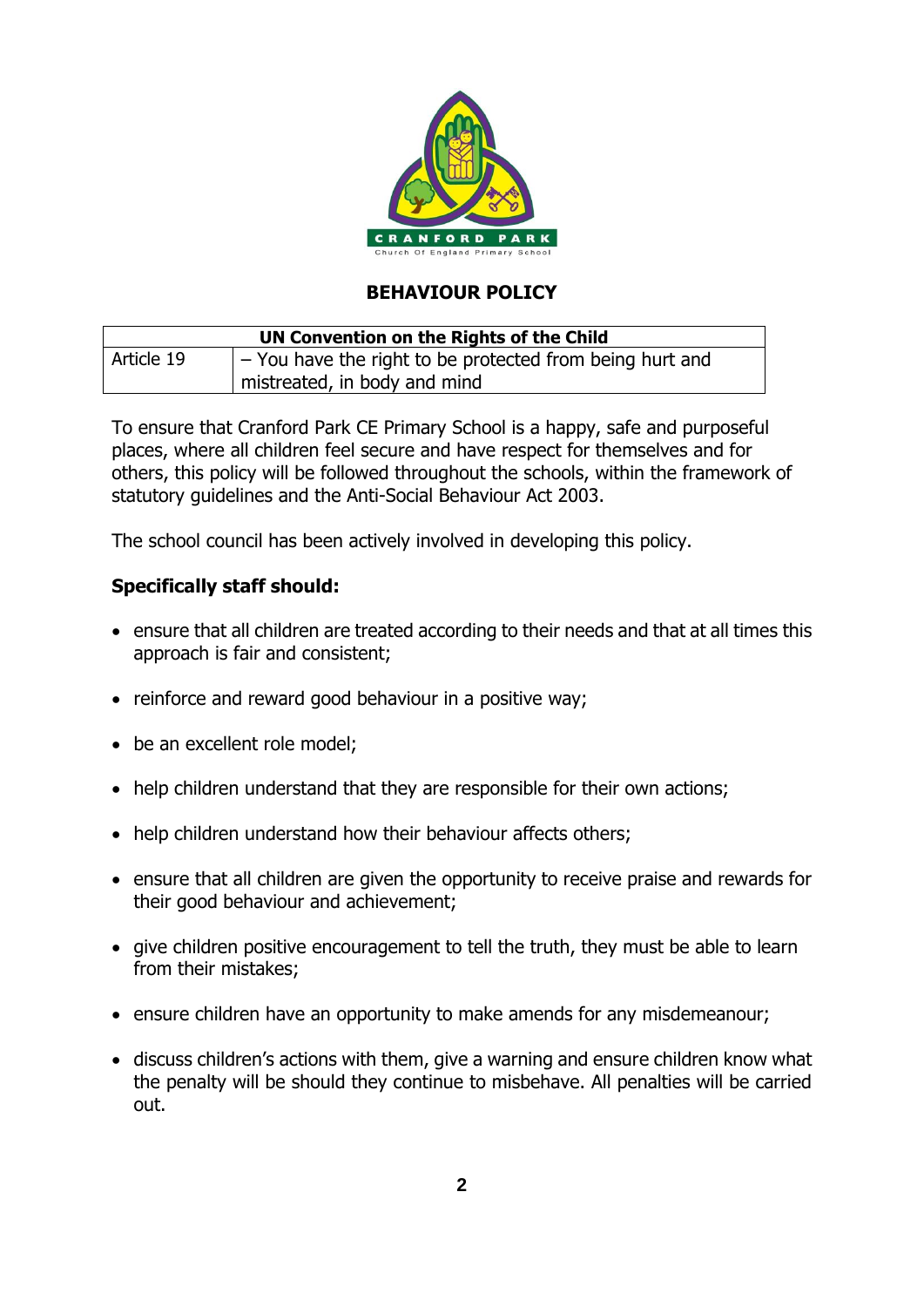At the beginning of each school year and regularly throughout the year, teachers and pupils will discuss expectations of behaviour, both in the classroom and around the school. Class rules and expectations are then drawn up and these are reflected in the class charters.

Children's understanding of the Behaviour Policy will be a progressive teaching and learning experience from the Foundation Stage through to Year Six.

However, rules for each classroom will be broadly consistent with the following, to ensure fairness and continuity.

Be polite Be kind Respect the school and things in it Listen carefully Be calm

Similarly, children will be expected to follow simple rules outside the classroom:

Walk around the school – don't run Inside the building, keep to the left Put litter in a bin Stay in designated areas In the dining hall, eat quietly, remembering table manners

#### **Incentives and Sanctions**

Ideal incentives are the intrinsic rewards offered by high self-esteem, on relationships based on mutual respect and a stimulating curriculum. However, tangible rewards will recognise, and regularly celebrate, all forms of social and academic achievement.

All individuals need to receive regular praise and encouragement.

#### **General and class rewards**

Good behaviour and achievement can be rewarded in any of the following ways :

Stickers, stars etc. earned in class. Stickers given by Head Teacher. Stickers given by Senior Lunchtime Supervisor Individual reward systems Class reward systems e.g. marbles in a pot, Good to be Green time Recognition and receipt of a certificate in our weekly Celebration Assemblies.

All of the above are adapted in the Foundation Stage to meet the needs of the very young child as well as being adapted for SEND pupils as needed.

Lunch-time supervisors reinforce good behaviour by giving stickers to children who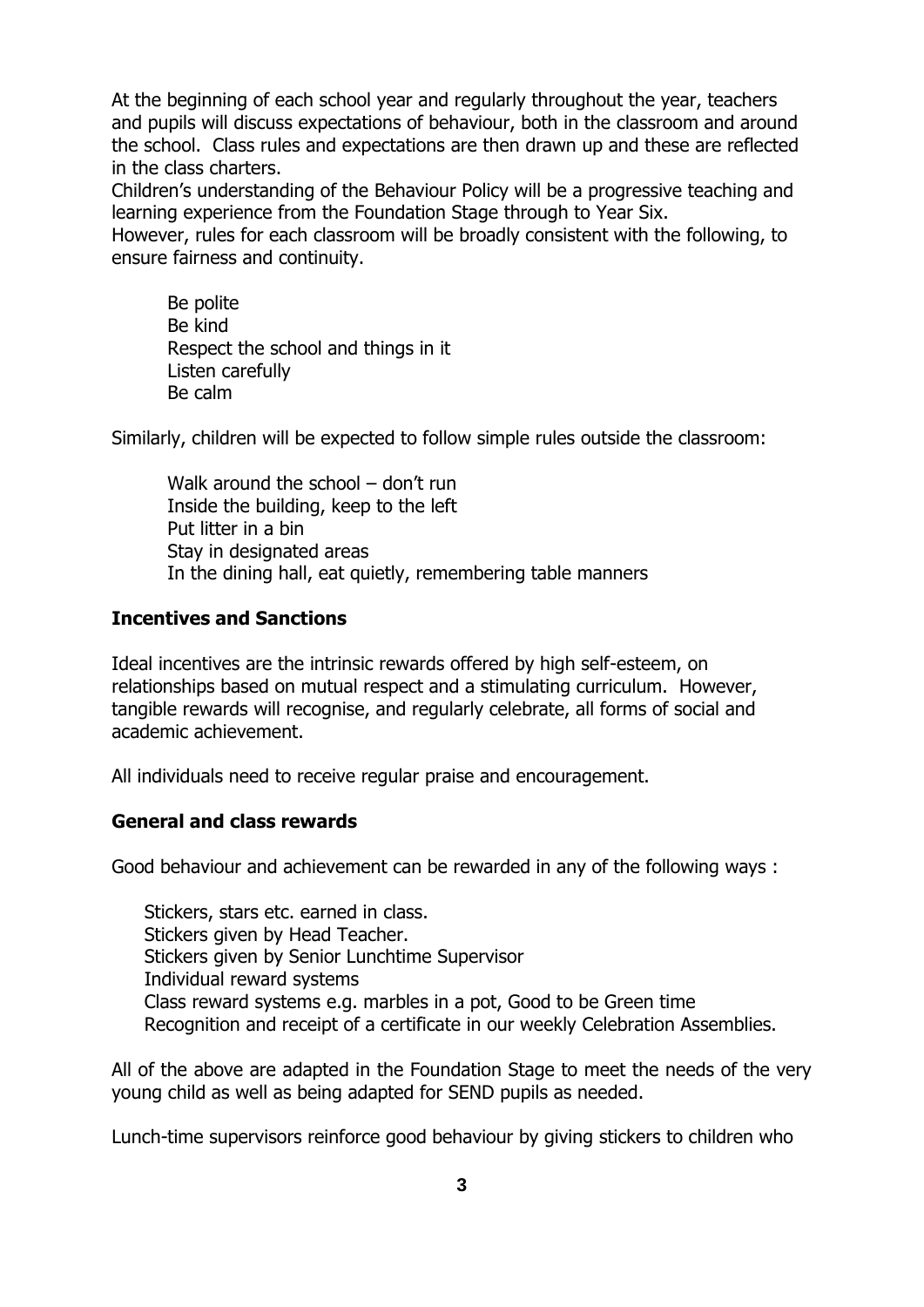behave well.

## **Team points**

All children have a 'Team Player Card' in which they record team points, awarded for effort and achievement and to positively reinforce good behaviour. Certificates are awarded as follows:

|  | 15 stars |  | <b>Bronze Certificate</b> |
|--|----------|--|---------------------------|
|--|----------|--|---------------------------|

- 40 stars Silver Certificate
- 80 stars Gold Certificate
- 160 stars Platinum Certificate

Team point totals are announced weekly in celebration assembly.

## **Rewards and Sanctions - The colour coded behaviour system**

All children start the day 'on green' children can then move up and down the coloured scale as appropriate.

| <b>Colour Stage</b> | <b>Rewards / Sanctions</b>                                     |  |  |  |
|---------------------|----------------------------------------------------------------|--|--|--|
| Gold                | Headteacher's Award                                            |  |  |  |
|                     | Headteacher sends home postcard                                |  |  |  |
| <b>Silver</b>       | <b>Good Behaviour Wrist Band</b>                               |  |  |  |
| <b>Bronze</b>       | Teacher's good behaviour sticker                               |  |  |  |
| Green               | <b>Expected Behaviour</b>                                      |  |  |  |
| Yellow              | Verbal Warning                                                 |  |  |  |
| Amber               | 2 <sup>nd</sup> Warning                                        |  |  |  |
|                     | Miss 5 minutes of lunch/play (KS2 called lunchtime detention)  |  |  |  |
| <b>Red</b>          | Miss 15 minutes of lunch/play (KS2 called lunchtime detention) |  |  |  |
|                     | Child completes 'reflection sheet'                             |  |  |  |
|                     | Teacher speak to parents                                       |  |  |  |
|                     | Work alone within classroom                                    |  |  |  |
| <b>Black</b>        | See Head teacher                                               |  |  |  |
|                     | Teacher or SMT member speaks to parents                        |  |  |  |
|                     | <b>Internal Exclusion</b>                                      |  |  |  |
|                     | Child completes 'reflection sheet'                             |  |  |  |
|                     | Miss play/lunch at discretion of the Class Teacher             |  |  |  |

In the classroom, if a child breaks a Class Rule, a clear verbal warning will be given. If the poor behaviour is repeated the child's name will be moved on to 'yellow'. If a further warning needs to be given the child's name will be moved on to 'amber' with a sanction of losing 5 minutes break time. Children will be warned about the consequences faced if the poor behaviour continues. A further repeat of this behaviour moves the child to 'red'. They will miss 15 minutes of breaktime, need to complete a behaviour reflection sheet and they will have to work alone within the classroom.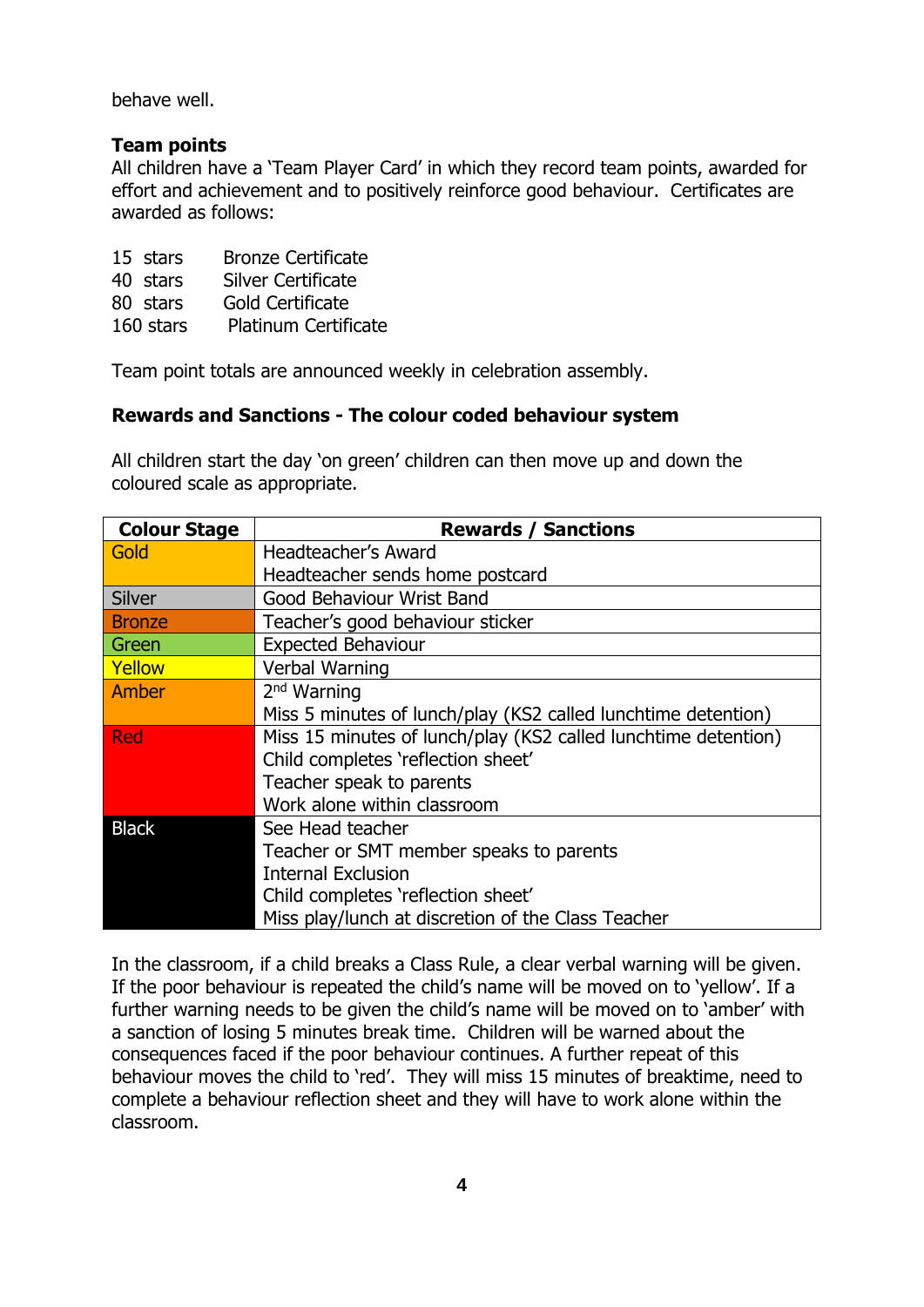If the behaviour of the child deteriorates further and the child becomes unresponsive towards his/her class teacher, a phase leader or senior member of staff will be called for. It is at this stage that a decision will be made as to whether the child goes onto 'black'. The teacher will need to pass on a completed reflection sheet with some work to do and the child will have an internal exclusion.

The class teacher will record all moves below green and will contact the child's parents in the playground at the end of the day or by telephone that day for any children who have moved below amber. Class teachers will also communicate with parents of children who move to amber more than twice via a telephone call or letter to involve the parents in ensuring that behaviour improves.

All children who go onto red or black will be monitored by the class teacher to see if other intervention is required. This will be done in consultation with the SENCO.

Children will return to green at the end of each morning or afternoon session to start the next session 'fresh'.

Children who show good behaviour will be rewarded by having their names moved up the ladder to 'bronze', where they will receive a sticker, then they can be further rewarded by being moved to 'silver' where they will receive a wristband and finally they can get to 'gold' where they will receive a Head Teacher Award and a well done post card sent home in the post.

## **In the Playground**

All children should know the rules for the playground :

- Listen to adults and follow their instructions immediately
- Children should show care and consideration for others at all times. Any form of bullying or teasing will be treated very seriously.

Children should play games which are not a danger to themselves or others e.g. No play-fighting, climbing on walls, playing on steps. School property should not be damaged

Morning playtimes:

Verbal warnings should be given when children misbehave. If the issue is considered more serious, immediate "time out" should be given for a period of time.

If the same child offends regularly the child's class teacher should be informed. Behaviour can then be addressed within the classroom for that child.

The adult's discretion is to be used at all times.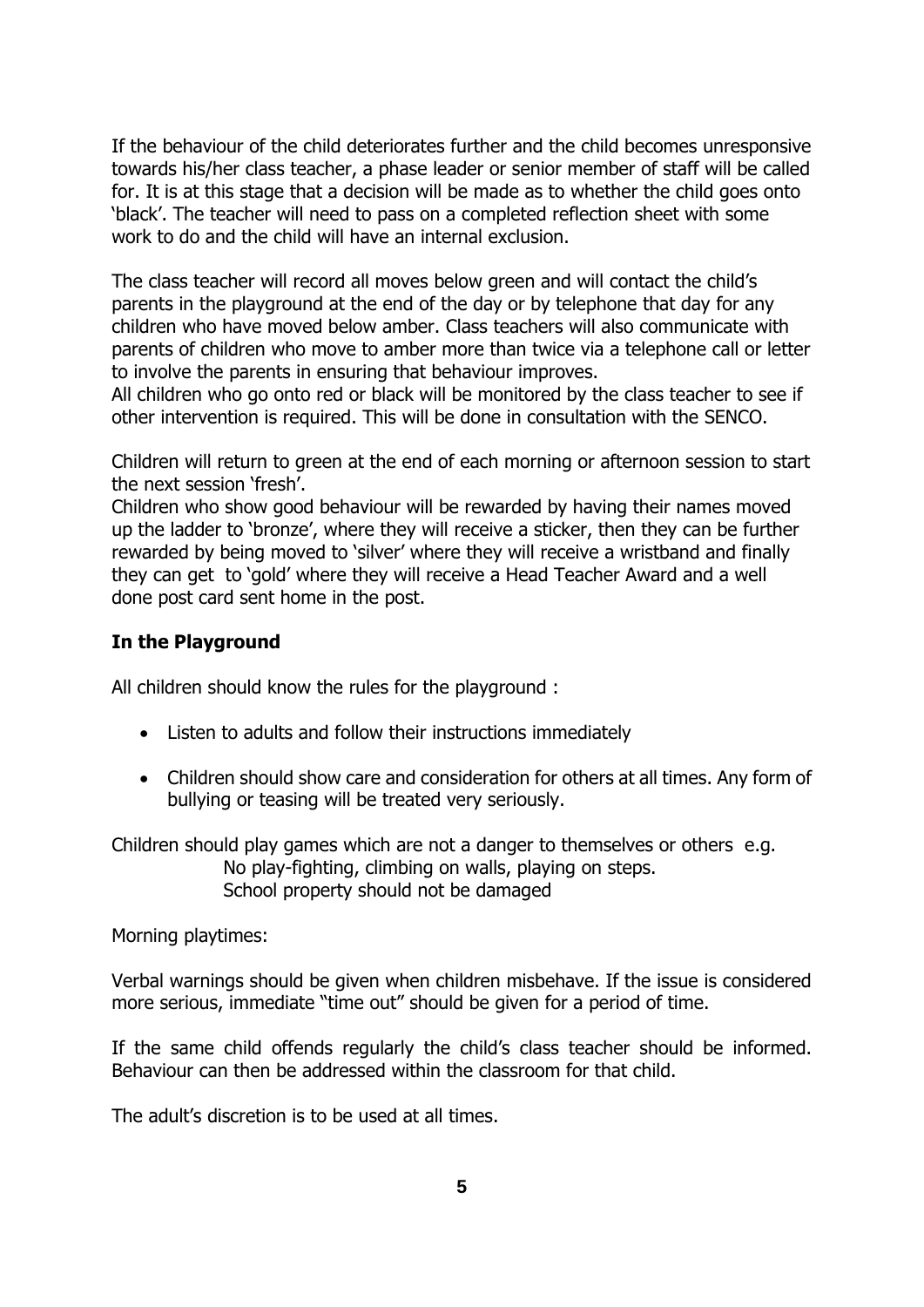## **Lunchtimes**

The Senior Supervisor will inform the Supervisory Assistants when and where the children may go on the grass.

- 1st time: Warn the child firmly that their behaviour is not acceptable. If it involves other children bring them together to discuss the situation. Explain the acceptable way of behaving and warn the children they will be watched very carefully.
- 2nd time: If the poor behaviour recurs then the child will be given time out. Explanations will be given to the child and time spent talking to them. Reasons may be discovered for their actions. After a short period the child will be asked if they can be trusted to play sensibly. If they think they can they will be allowed to but they will be watched carefully.

If the unacceptable behaviour continues, it will be discussed with the Senior Supervisor who will take responsibility for dealing with it.

Lunchtime "Debarment"

In exceptional cases children may have great difficulty in modifying their behaviour to that which is safe for other children, themselves or staff. In such cases the school may find it necessary to ask parents to take their child home for lunch. This sanction will only be used when all other forms of helping the child have been tried and failed.

Before a child is debarred the following procedures will be followed:

- Behaviour problems will be addressed though the guidelines set out in our Behaviour Policy (see above).
- All concerns will be fully discussed with the child's parents.
- The age/ maturity of the child will always be taken into consideration.
- The child will be warned in front of his/her parents that debarment will take place.
- Parents will be given adequate notice to prepare for taking their child home for lunch.
- The reasons for the sanction and the time the sanction will be in place will be clearly stated.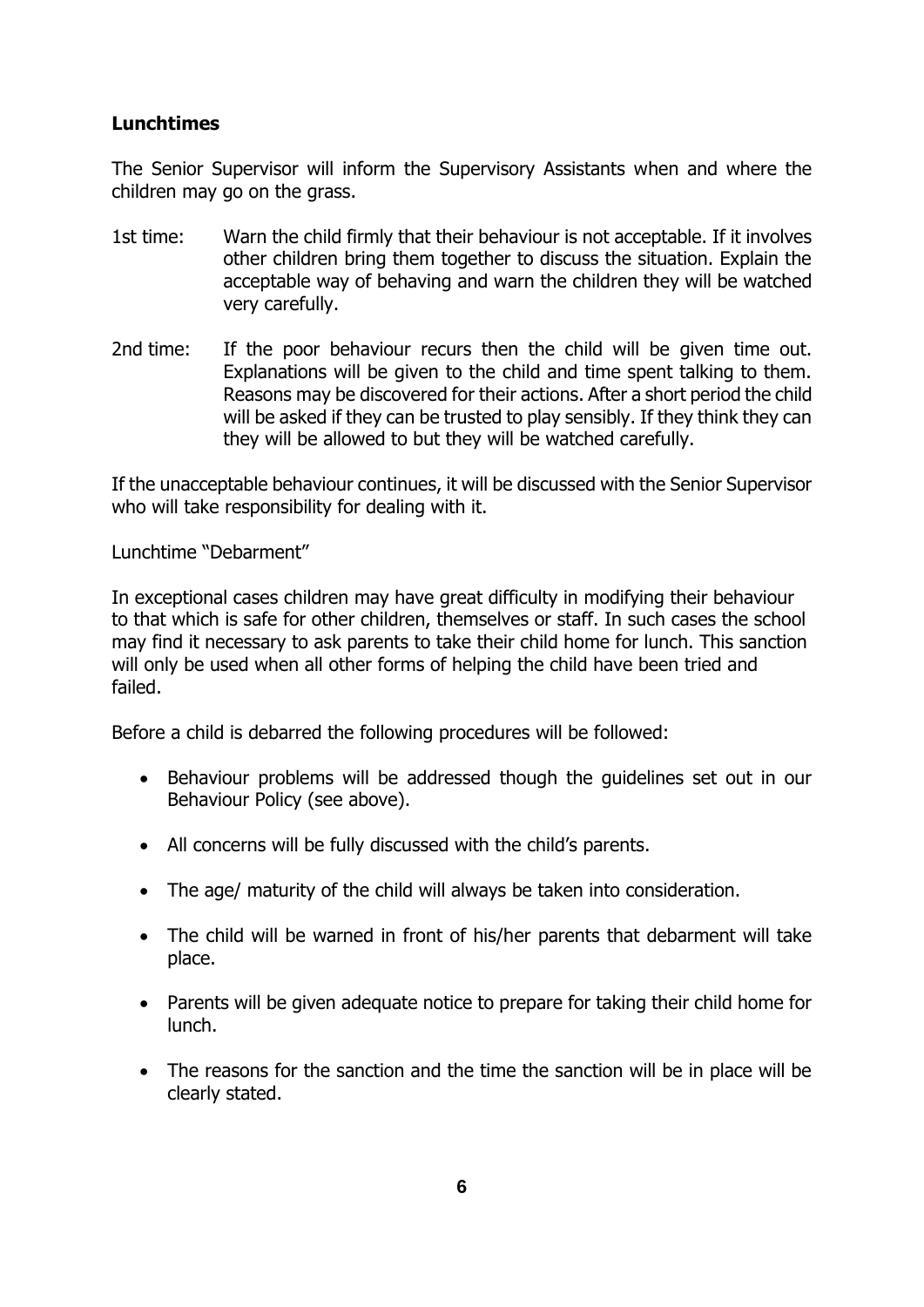• This will only be used as a last resort. We always work very hard with children to prevent such a situation arising.

Whenever the school becomes concerned that a child's general behaviour is deteriorating, or in the event of exceptionally aggressive or poor behaviour, parents will be contacted by telephone or in writing and, if appropriate, invited to come into the school to discuss concerns. Behaviour Monitoring Charts (see appendix) and Individual Behaviour Plans will be used to help manage and rectify poor behaviour. Classteachers will regularly meet with all parents of children on Behaviour Monitoring Charts or IBP's to discuss progress with both the parents and child present.

In the event of an extremely serious incident for example, one in which the child has lost self-control, or in the event of gradual deterioration in behaviour, despite many interventions and appropriate warnings, a short-term exclusion may be imposed.

Should a child's behaviour be so extreme that physical restraint is necessary the school will adopt the guidelines set down in the DfE publication **Use of reasonable force: Advice for headteachers, staff and governing bodies** published in July 2013.

Permanent exclusion would be an ultimate sanction and one which would be reluctantly imposed.

#### Screening, searching and confiscating

**Searching** 

School staff can search a pupil for any item banned under the school rules, if the pupil agrees

Head teachers and staff authorised by them have a statutory power to search pupils or their possessions, without consent, where they suspect the pupil has certain prohibited items. The items that can be searched for under this power are knives or weapons (real or replica), alcohol, illegal drugs and stolen items.

School staff can seize any banned or prohibited item found as a result of a search or which they consider harmful or detrimental to school discipline.

If a member of staff suspects a pupil has a banned item in his/her possession, they can instruct the pupil to turn out his or her pockets or bag and if the pupil refuses, the teacher can apply an appropriate punishment as set out in our behaviour policy.

#### **Screening**

Screening by a walk-through or hand-held metal detector (arch or wand) is allowed,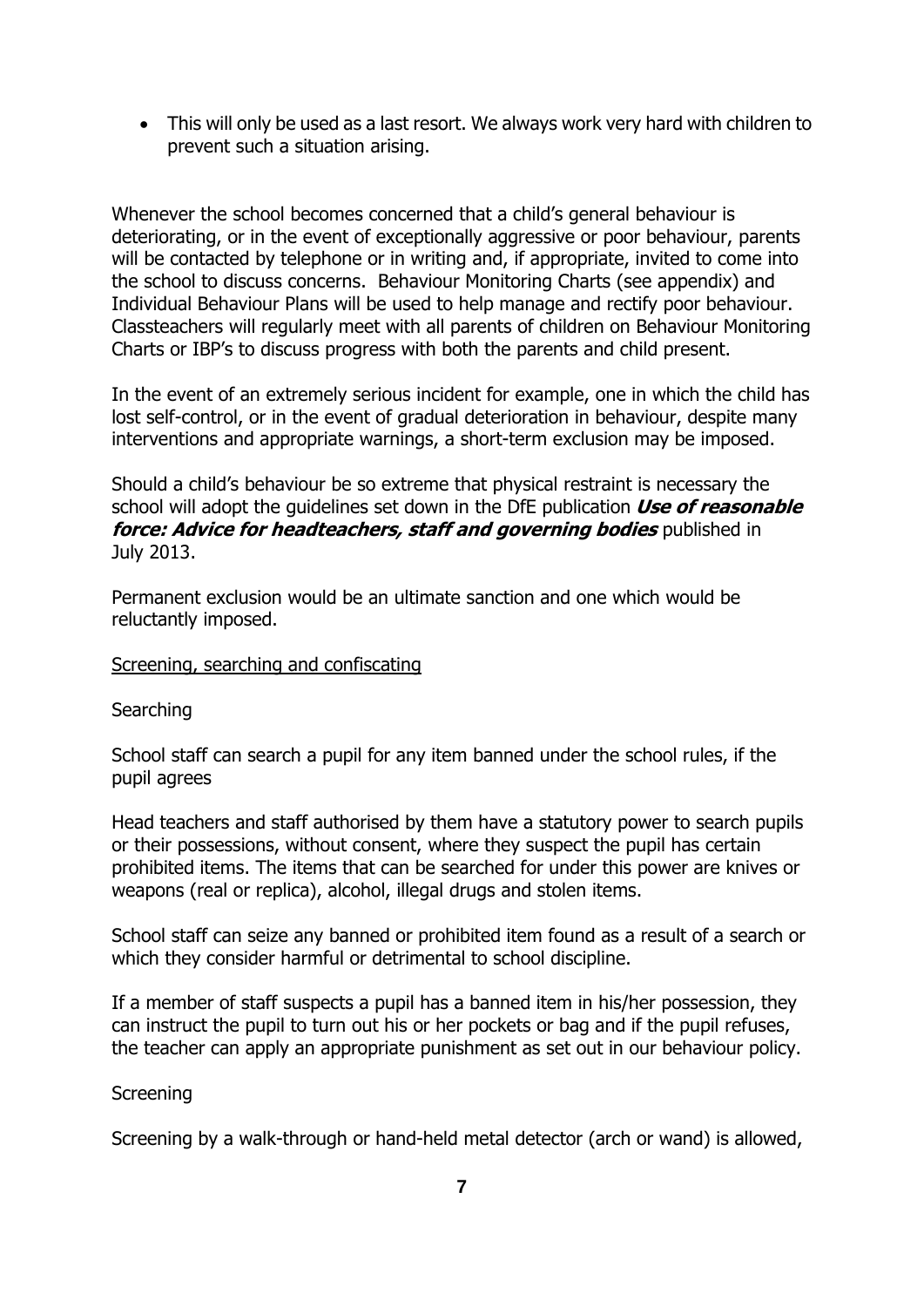even if staff do not suspect pupils of having a weapon. It can take place without the consent of the pupils.

Any member of school staff can screen pupils.

## **Confiscation**

1. The member of staff can use their discretion to confiscate, retain and/or destroy any item found as a result of a 'with consent' search so long as it is reasonable in the circumstances. Where any article is thought to be a weapon it must be passed to the police.

2. Staff have a defense to any complaint or other action brought against them. The law protects members of staff from liability in any proceedings brought against them for any loss of, or damage to, any item they have confiscated, provided they acted lawfully.

## Discipline beyond the school gates

Disciplining beyond the school gate covers our response to all non-criminal bad behaviour and bullying which occurs anywhere off the school premises and which is witnessed by a member of staff or reported to the school. This could include use of social media.

All staff should follow the school's behaviour policy when pupils are:

- taking part in any school-organised or school-related activity
- travelling to or from school in school uniform or in some other way are identifiable as a pupil at the school.

Or, misbehaving at any time, whether or not the conditions above apply, in a way that:

could have repercussions for the orderly running of the school or

poses a threat to another pupil or member of the public or

could adversely affect the reputation of the school.

If it is not possible to intervene directly, the behaviour should be noted and brought to the Headteacher's attention as soon as possible.

If the behaviour is criminal or poses a serious threat to a member of the public, the police should always be informed. In addition, school staff should consider whether the misbehaviour may be linked to the child suffering, or being likely to suffer, significant harm. In this case the school staff should follow our safeguarding policy.

The Headteacher must be informed if staff have applied our behaviour policy outside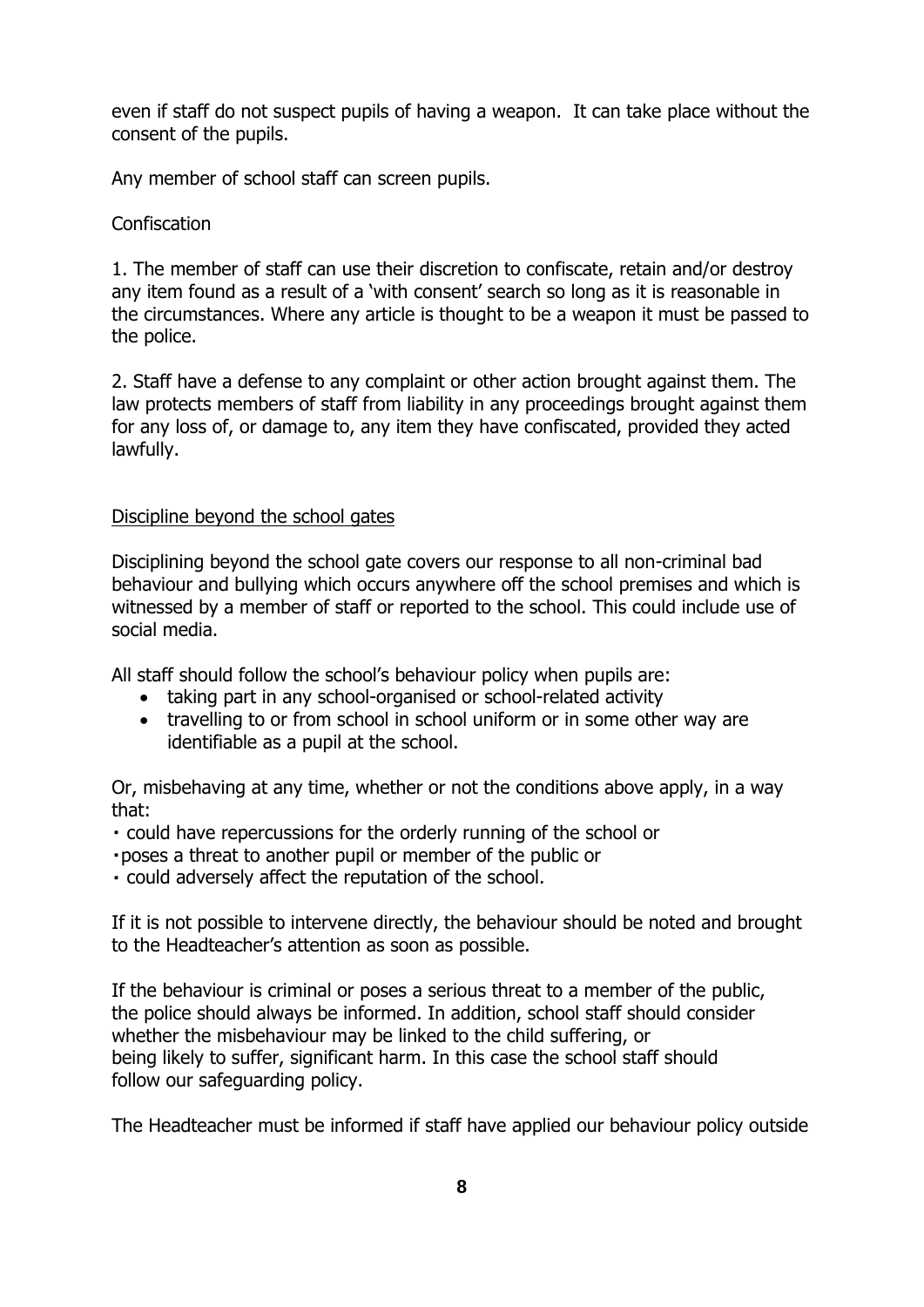of school.

The school recognises that the development of a school community which is a secure and purposeful environment, in which children have high self-esteem and respect and tolerance for others, is an aim shared with parents, and that the successful implementation of this policy depends upon the support of parents. It is hoped that parents share the aims and content of this policy with their children.

*The Governing Body believes that fairness and consistency of judgment is essential to the operation of the school. All members of the school have equality of opportunity to achieve their full potential and will not be discriminated against because of age, disability, gender, sexual orientation, nationality, race, or religion. The Governing Body believes that the school always has to be aware of the potential for unconscious discrimination, to avoid assumptions about individual members of the school based on stereotypes and to use the teaching and learning arrangements actively to encourage everyone to achieve their full potential. All our policies are consistent with our duty of care to protect our pupils and to provide a learning environment that is safe and healthy. In all our dealings, we respect the strict code of confidentiality that underpins our school ethos.*

| Agreed/reviewed: | <b>March 2019</b> |
|------------------|-------------------|
| Next review:     | <b>March 2022</b> |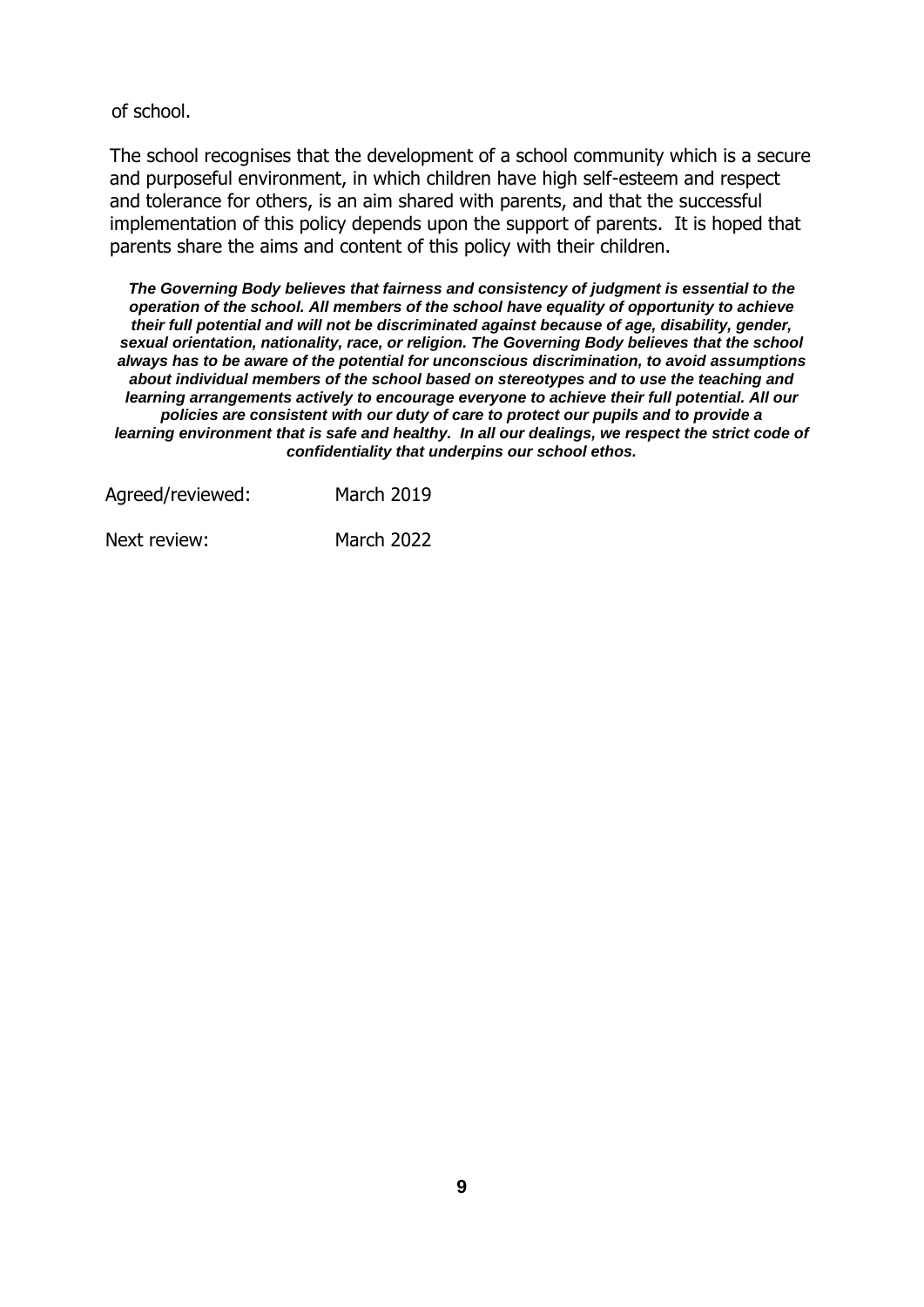## **APPENDICIES**

- 1 Managing behaviour on a day to day basis (notes for staff)
	- 2 Behaviour Reflection Sheet
	- 3 Behaviour Monitoring Charts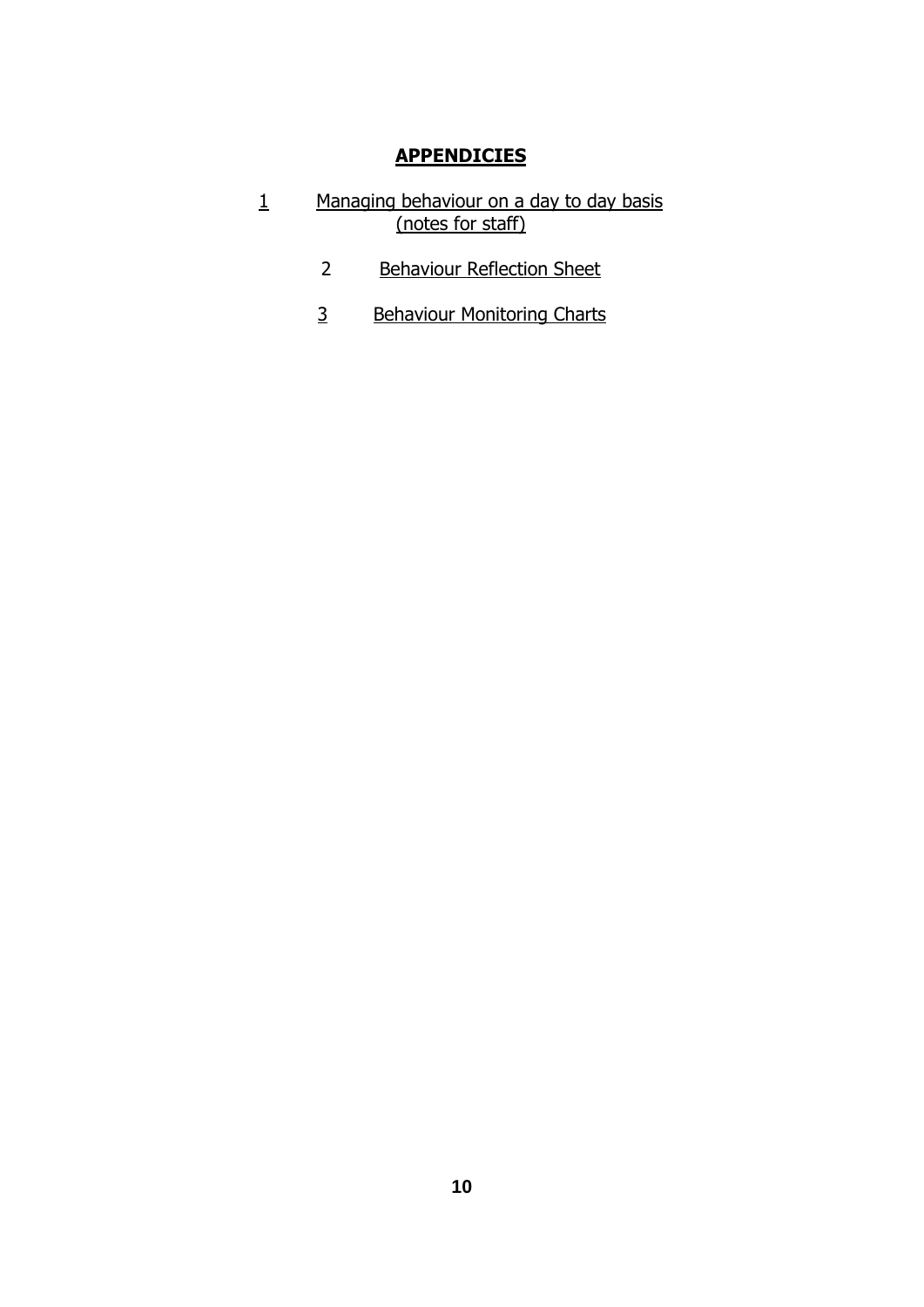Appendix 1

## **Managing Behaviour on a day to day basis**

## **CLASSROOM ORGANISATION**

Create a stimulating and purposeful learning environment. Walking into a purposeful classroom automatically calms children. Disorganisation creates chances for pupils cause disruption.

## **BE READY!**

Make sure all lessons are planned for and basic equipment is set up before children enter the classroom, make sure you are clear what you are teaching and they are learning. E.g. 'Not getting LSA's to do last minute photocopying'. You could have a question of the day or a downloaded piece of artwork to discuss quickly during registration. Ensure an adult is back in the classroom when the children return from break or lunchtime.

## **DIFFERENTIATION**

Is your lesson worth behaving for? Are your disruptive pupils; being challenged? Do they listen to instructions? Get your LSA to observe and note down what they are doing when you are teaching. Are they interested in the lesson? Make sure their needs are met.

## **ROUTINE**

Try and stick to a timetable. Children like knowing what they are going to be doing. After a few weeks children will move from 'what are we doing after lunch?' to 'Are we continuing our art like we normally do on Monday afternoons?' Try and put in a non-academic subject in every day – art/dt, pe x 2, pshe & citizenship, drama, music. Children are entitled to a broad and balanced curriculum.

## **REWARDS**

Give team points consistently to re-inforce positive behaviour and effort. You may need an alternative reward system for some children who are regularly disruptive.

## **CLASSROOM SETUP & PROCEDURES**

- Have set lining up places split up children with behaviour issues, reduce the long line
- Class seats
- Carpet places
- Consider access to carpet and exit walkways from tables who passes who to get somewhere?
- Walk children to music, computing, Collective Worship and lunch.

## **TARGETS**

The most disruptive children will have behaviour plans that have targets – these targets need to be monitored daily for evidence and reviewed with parents regularly.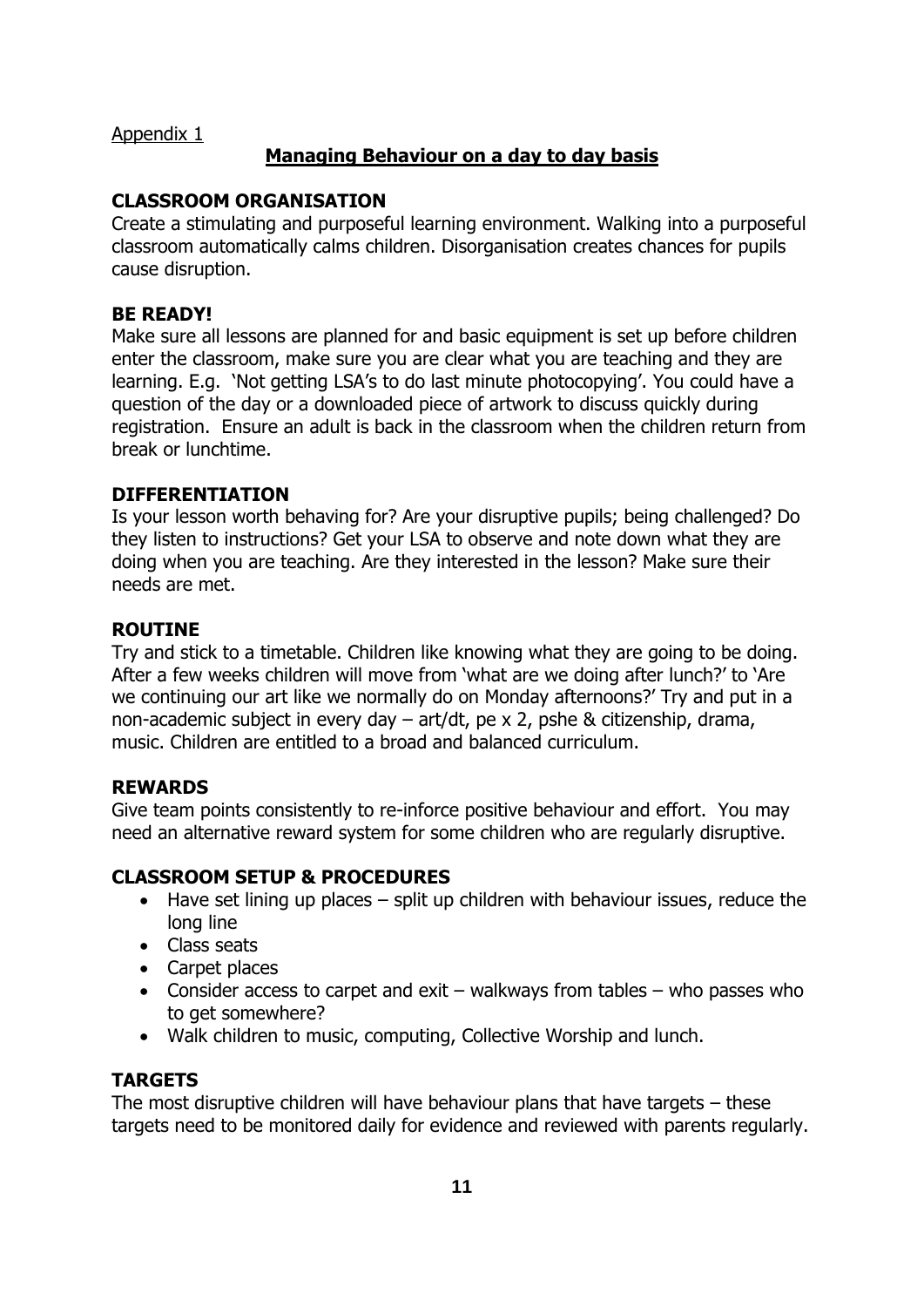Children should not have more than 2-3 targets.

# **Rights, Respect and Responsibility**

| <b>REFLECTION SHEET</b>                                        |                            |  |  |  |
|----------------------------------------------------------------|----------------------------|--|--|--|
| Name:                                                          | Date:                      |  |  |  |
| Why do I have to take some reflection time? What did I do/say? |                            |  |  |  |
|                                                                |                            |  |  |  |
|                                                                |                            |  |  |  |
|                                                                |                            |  |  |  |
|                                                                |                            |  |  |  |
|                                                                |                            |  |  |  |
|                                                                |                            |  |  |  |
| How has this made others feel?                                 | How has this made me feel? |  |  |  |
|                                                                |                            |  |  |  |
|                                                                |                            |  |  |  |
|                                                                |                            |  |  |  |
|                                                                |                            |  |  |  |
|                                                                |                            |  |  |  |
|                                                                |                            |  |  |  |
|                                                                |                            |  |  |  |
|                                                                |                            |  |  |  |
|                                                                |                            |  |  |  |
| How could I have handled things differently?                   |                            |  |  |  |
|                                                                |                            |  |  |  |
|                                                                |                            |  |  |  |
|                                                                |                            |  |  |  |
|                                                                |                            |  |  |  |
|                                                                |                            |  |  |  |
|                                                                |                            |  |  |  |
| <b>What have I learned through this?</b>                       |                            |  |  |  |
|                                                                |                            |  |  |  |
|                                                                |                            |  |  |  |
|                                                                |                            |  |  |  |
|                                                                |                            |  |  |  |
|                                                                |                            |  |  |  |
|                                                                |                            |  |  |  |

**This has been talked through with:**